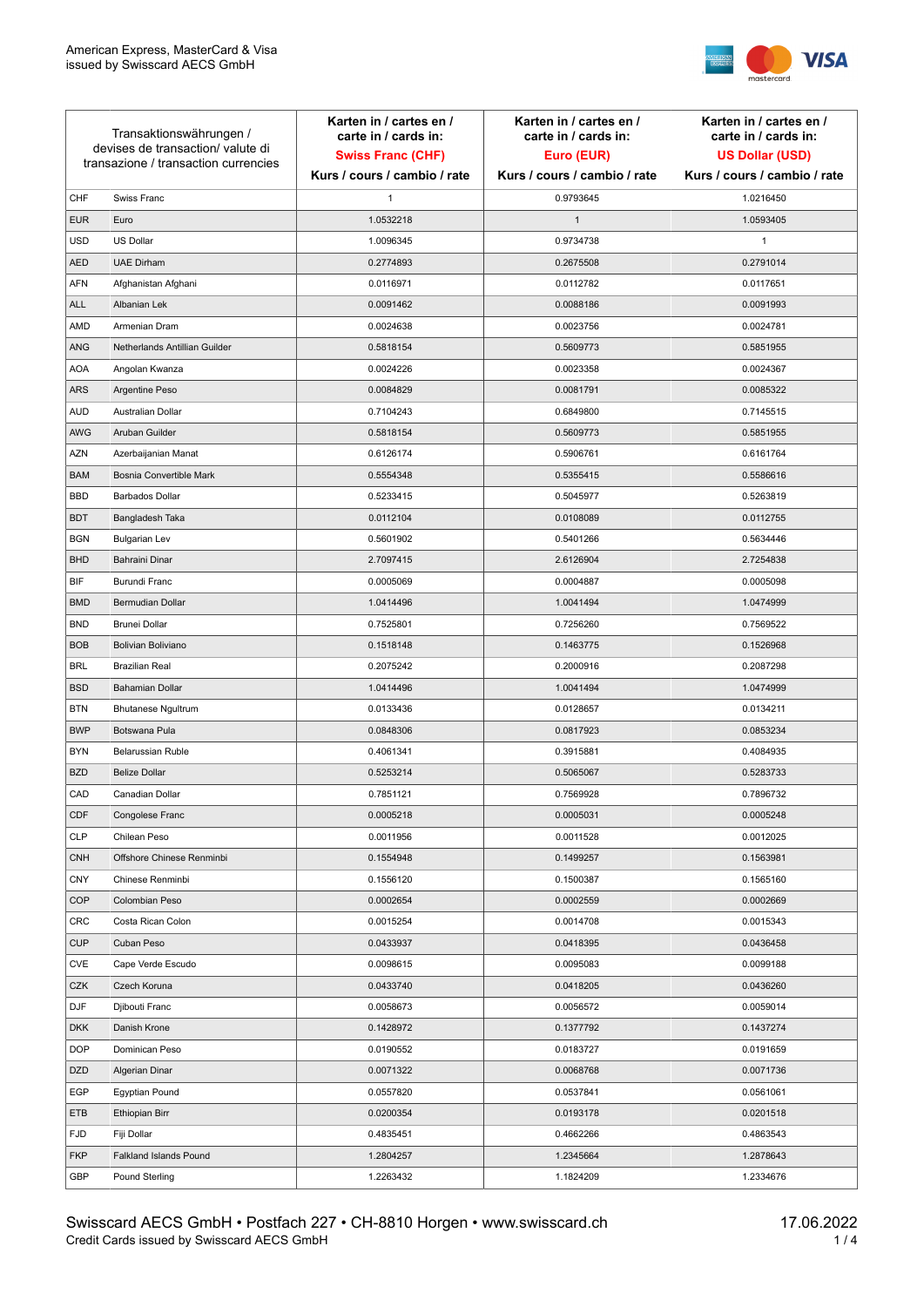

| Transaktionswährungen /<br>devises de transaction/valute di<br>transazione / transaction currencies |                        | Karten in / cartes en /<br>carte in / cards in: | Karten in / cartes en /<br>carte in / cards in: | Karten in / cartes en /<br>carte in / cards in: |
|-----------------------------------------------------------------------------------------------------|------------------------|-------------------------------------------------|-------------------------------------------------|-------------------------------------------------|
|                                                                                                     |                        | <b>Swiss Franc (CHF)</b>                        | Euro (EUR)                                      | <b>US Dollar (USD)</b>                          |
|                                                                                                     |                        | Kurs / cours / cambio / rate                    | Kurs / cours / cambio / rate                    | Kurs / cours / cambio / rate                    |
| <b>GEL</b>                                                                                          | Georgia Lari           | 0.3622434                                       | 0.3492694                                       | 0.3643479                                       |
| <b>GHS</b>                                                                                          | Ghana Cedi             | 0.1445855                                       | 0.1394071                                       | 0.1454255                                       |
| GIP                                                                                                 | Gibraltar Pound        | 1.2804257                                       | 1.2345664                                       | 1.2878643                                       |
| <b>GMD</b>                                                                                          | Gambia Dalasi          | 0.0212151                                       | 0.0204553                                       | 0.0213383                                       |
| <b>GNF</b>                                                                                          | Guinea Franc           | 0.0001206                                       | 0.0001163                                       | 0.0001213                                       |
| <b>GTQ</b>                                                                                          | Guatemala Quetzal      | 0.1348329                                       | 0.1300038                                       | 0.1356162                                       |
| GYD                                                                                                 | Guyana Dollar          | 0.0049849                                       | 0.0048064                                       | 0.0050139                                       |
| HKD                                                                                                 | Hong Kong Dollar       | 0.1286465                                       | 0.1240389                                       | 0.1293939                                       |
| <b>HNL</b>                                                                                          | Honduras Lempira       | 0.0424500                                       | 0.0409296                                       | 0.0426966                                       |
| <b>HRK</b>                                                                                          | Croatian Kuna          | 0.1457743                                       | 0.1405533                                       | 0.1466212                                       |
| <b>HTG</b>                                                                                          | Haiti Gourde           | 0.0089155                                       | 0.0085962                                       | 0.0089673                                       |
| <b>HUF</b>                                                                                          | Forint                 | 0.0026888                                       | 0.0025925                                       | 0.0027044                                       |
| <b>IDR</b>                                                                                          | Indonesia Rupiah       | 0.0000709                                       | 0.0000684                                       | 0.0000713                                       |
| <b>ILS</b>                                                                                          | New Israeli Sheqel     | 0.2975992                                       | 0.2869405                                       | 0.2993281                                       |
| <b>INR</b>                                                                                          | Indian Rupee           | 0.0133581                                       | 0.0128797                                       | 0.0134357                                       |
| IQD                                                                                                 | Iraqi Dinar            | 0.0007133                                       | 0.0006878                                       | 0.0007174                                       |
| <b>ISK</b>                                                                                          | <b>Iceland Krona</b>   | 0.0079005                                       | 0.0076175                                       | 0.0079464                                       |
| <b>JMD</b>                                                                                          | Jamaican Dollar        | 0.0068215                                       | 0.0065772                                       | 0.0068611                                       |
| <b>JOD</b>                                                                                          | Jordanian Dinar        | 1.4709587                                       | 1.4182754                                       | 1.4795042                                       |
| JPY                                                                                                 | Yen                    | 0.0076450                                       | 0.0073712                                       | 0.0076894                                       |
| <b>KES</b>                                                                                          | Kenyan Shilling        | 0.0088861                                       | 0.0085678                                       | 0.0089377                                       |
| <b>KGS</b>                                                                                          | Kyrgyzstan Som         | 0.0130998                                       | 0.0126306                                       | 0.0131759                                       |
| <b>KHR</b>                                                                                          | Cambodia Riel          | 0.0002566                                       | 0.0002474                                       | 0.0002581                                       |
| <b>KMF</b>                                                                                          | Comoro Franc           | 0.0022060                                       | 0.0021270                                       | 0.0022188                                       |
| <b>KRW</b>                                                                                          | Korean Republic Won    | 0.0008153                                       | 0.0007861                                       | 0.0008200                                       |
| <b>KWD</b>                                                                                          | Kuwaiti Dinar          | 3.3255437                                       | 3.2064372                                       | 3.3448635                                       |
| <b>KYD</b>                                                                                          | Cayman Islands Dollar  | 1.2497401                                       | 1.2049799                                       | 1.2570005                                       |
| KZT                                                                                                 | Kazakhstan Tenge       | 0.0023436                                       | 0.0022597                                       | 0.0023572                                       |
| LAK                                                                                                 | Lao Republic Kip       | 0.0000707                                       | 0.0000682                                       | 0.0000711                                       |
| LBP                                                                                                 | Lebanese Pound         | 0.0000418                                       | 0.0000403                                       | 0.0000420                                       |
| <b>LKR</b>                                                                                          | Sri Lanka Rupee        | 0.0028815                                       | 0.0027783                                       | 0.0028982                                       |
| <b>LRD</b>                                                                                          | Liberian Dollar        | 0.0068612                                       | 0.0066155                                       | 0.0069011                                       |
| <b>LSL</b>                                                                                          | Lesotho Lothi          | 0.0648771                                       | 0.0625535                                       | 0.0652540                                       |
| LYD                                                                                                 | Libyan Dinar           | 0.2159241                                       | 0.2081906                                       | 0.2171785                                       |
| <b>MAD</b>                                                                                          | Moroccan Dirham        | 0.1004589                                       | 0.0968609                                       | 0.1010425                                       |
| MDL                                                                                                 | Moldovan Leu           | 0.0543008                                       | 0.0523560                                       | 0.0546163                                       |
| <b>MGA</b>                                                                                          | Malagasy Ariary        | 0.0002571                                       | 0.0002479                                       | 0.0002586                                       |
| MKD                                                                                                 | Macedonia Denar        | 0.0175558                                       | 0.0169270                                       | 0.0176578                                       |
| <b>MMK</b>                                                                                          | Myanmar Kyat           | 0.0005629                                       | 0.0005427                                       | 0.0005662                                       |
| <b>MNT</b>                                                                                          | Mongolia Tugrik        | 0.0003327                                       | 0.0003208                                       | 0.0003346                                       |
| <b>MOP</b>                                                                                          | Macao Pataca           | 0.1288285                                       | 0.1242144                                       | 0.1295769                                       |
| <b>MRU</b>                                                                                          | Mauritanian Ouguiya    | 0.0286600                                       | 0.0276335                                       | 0.0288265                                       |
| <b>MUR</b>                                                                                          | <b>Mauritius Rupee</b> | 0.0236323                                       | 0.0227859                                       | 0.0237696                                       |
| <b>MVR</b>                                                                                          | Maldives Rufiyaa       | 0.0674653                                       | 0.0650490                                       | 0.0678572                                       |
| <b>MWK</b>                                                                                          | Malawi Kwacha          | 0.0010235                                       | 0.0009868                                       | 0.0010294                                       |
| <b>MXN</b>                                                                                          | Mexican Peso           | 0.0515110                                       | 0.0496661                                       | 0.0518103                                       |
| <b>MYR</b>                                                                                          | Malaysian Ringgit      | 0.2370021                                       | 0.2285137                                       | 0.2383790                                       |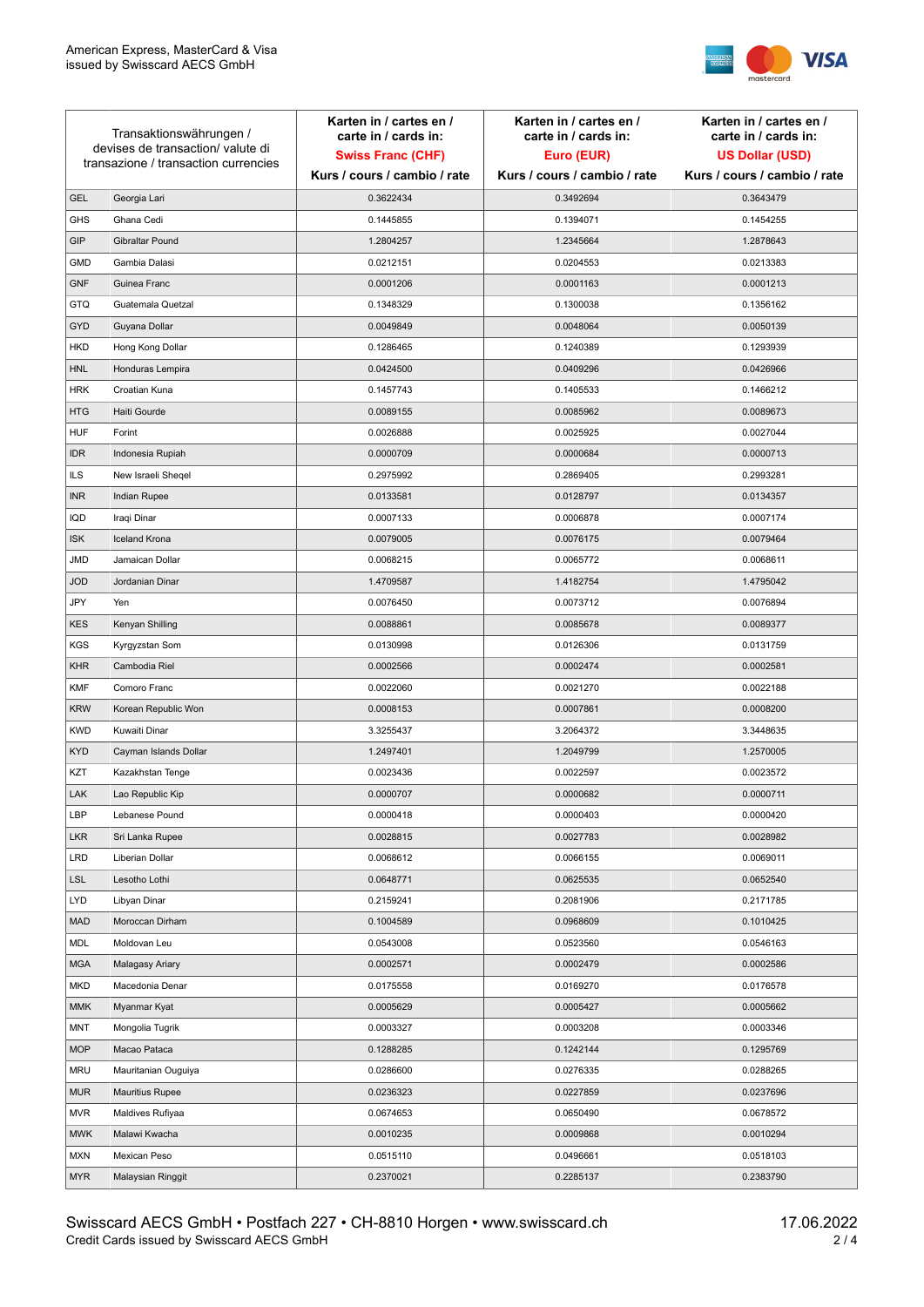

| Transaktionswährungen /<br>devises de transaction/valute di<br>transazione / transaction currencies |                             | Karten in / cartes en /<br>carte in / cards in:<br><b>Swiss Franc (CHF)</b> | Karten in / cartes en /<br>carte in / cards in:<br>Euro (EUR) | Karten in / cartes en /<br>carte in / cards in:<br><b>US Dollar (USD)</b> |
|-----------------------------------------------------------------------------------------------------|-----------------------------|-----------------------------------------------------------------------------|---------------------------------------------------------------|---------------------------------------------------------------------------|
|                                                                                                     |                             | Kurs / cours / cambio / rate                                                | Kurs / cours / cambio / rate                                  | Kurs / cours / cambio / rate                                              |
| <b>MZN</b>                                                                                          | Mozambique Metical          | 0.0162700                                                                   | 0.0156873                                                     | 0.0163645                                                                 |
| <b>NAD</b>                                                                                          | Namibia Dollar              | 0.0648520                                                                   | 0.0625293                                                     | 0.0652288                                                                 |
| <b>NGN</b>                                                                                          | Nigeria Naira               | 0.0024873                                                                   | 0.0023982                                                     | 0.0025017                                                                 |
| <b>NIO</b>                                                                                          | Nicaragua Cordoba Oro       | 0.0291723                                                                   | 0.0281275                                                     | 0.0293418                                                                 |
| <b>NOK</b>                                                                                          | Norwegian Krone             | 0.1021386                                                                   | 0.0984804                                                     | 0.1027320                                                                 |
| <b>NPR</b>                                                                                          | Nepalese Rupee              | 0.0083488                                                                   | 0.0080498                                                     | 0.0083973                                                                 |
| <b>NZD</b>                                                                                          | New Zealand Dollar          | 0.6400466                                                                   | 0.6171229                                                     | 0.6437650                                                                 |
| <b>OMR</b>                                                                                          | Oman Rial                   | 2.6488176                                                                   | 2.5539485                                                     | 2.6642059                                                                 |
| PAB                                                                                                 | Panamanian Balboa           | 1.0414496                                                                   | 1.0041494                                                     | 1.0474999                                                                 |
| <b>PEN</b>                                                                                          | Peru Sol                    | 0.2810770                                                                   | 0.2710100                                                     | 0.2827099                                                                 |
| <b>PGK</b>                                                                                          | Papua New Guinea Kina       | 0.2957717                                                                   | 0.2851784                                                     | 0.2974900                                                                 |
| PHP                                                                                                 | Philippine Peso             | 0.0195450                                                                   | 0.0188450                                                     | 0.0196585                                                                 |
| <b>PKR</b>                                                                                          | Pakistan Rupee              | 0.0049865                                                                   | 0.0048079                                                     | 0.0050155                                                                 |
| <b>PLN</b>                                                                                          | Zloty                       | 0.2289540                                                                   | 0.2207539                                                     | 0.2302841                                                                 |
| <b>PYG</b>                                                                                          | Paraguay Guarani            | 0.0001519                                                                   | 0.0001465                                                     | 0.0001528                                                                 |
| QAR                                                                                                 | Qatari Rial                 | 0.2799669                                                                   | 0.2699397                                                     | 0.2815934                                                                 |
| <b>RON</b>                                                                                          | Leu                         | 0.2218141                                                                   | 0.2138697                                                     | 0.2231027                                                                 |
| <b>RSD</b>                                                                                          | Serbian Dinar               | 0.0093349                                                                   | 0.0090006                                                     | 0.0093891                                                                 |
| <b>RUB</b>                                                                                          | Russian Ruble               | 0.0183182                                                                   | 0.0176621                                                     | 0.0184246                                                                 |
| <b>RWF</b>                                                                                          | Rwanda Franc                | 0.0010213                                                                   | 0.0009847                                                     | 0.0010272                                                                 |
| SAR                                                                                                 | Saudi Riyal                 | 0.2717256                                                                   | 0.2619936                                                     | 0.2733042                                                                 |
| SBD                                                                                                 | Solomon Islands Dollar      | 0.1329931                                                                   | 0.1282299                                                     | 0.1337657                                                                 |
| <b>SCR</b>                                                                                          | Seychelles Rupee            | 0.0749816                                                                   | 0.0722961                                                     | 0.0754172                                                                 |
| <b>SDG</b>                                                                                          | Sudanese Pound              | 0.0023382                                                                   | 0.0022545                                                     | 0.0023518                                                                 |
| <b>SEK</b>                                                                                          | Swedish Krona               | 0.0995335                                                                   | 0.0959686                                                     | 0.1001117                                                                 |
| SGD                                                                                                 | Singapore Dollar            | 0.7295895                                                                   | 0.7034588                                                     | 0.7338281                                                                 |
| <b>SHP</b>                                                                                          | St Helena Pound             | 1.2804257                                                                   | 1.2345664                                                     | 1.2878643                                                                 |
| <b>SLL</b>                                                                                          | Sierra Leone Leone          | 0.0000792                                                                   | 0.0000764                                                     | 0.0000797                                                                 |
| SOS                                                                                                 | Somali shilling             | 0.0018033                                                                   | 0.0017387                                                     | 0.0018138                                                                 |
| SRD                                                                                                 | Suriname Dollar             | 0.0479694                                                                   | 0.0462513                                                     | 0.0482481                                                                 |
| SSD                                                                                                 | South Sudanese Pound        | 0.0021317                                                                   | 0.0020554                                                     | 0.0021441                                                                 |
| <b>STN</b>                                                                                          | Sao Tome and Principe Dobra | 0.0442959                                                                   | 0.0427094                                                     | 0.0445532                                                                 |
| <b>SVC</b>                                                                                          | El Salvador Colon           | 0.1190228                                                                   | 0.1147599                                                     | 0.1197143                                                                 |
| SZL                                                                                                 | Swaziland Lilangeni         | 0.0648624                                                                   | 0.0625393                                                     | 0.0652392                                                                 |
| THB                                                                                                 | Baht                        | 0.0293631                                                                   | 0.0283114                                                     | 0.0295337                                                                 |
| TJS                                                                                                 | Tajikistan Somoni           | 0.0955257                                                                   | 0.0921044                                                     | 0.0960807                                                                 |
| <b>TMT</b>                                                                                          | Turkmenistan Manat          | 0.2984096                                                                   | 0.2877219                                                     | 0.3001432                                                                 |
| <b>TND</b>                                                                                          | <b>Tunisian Dinar</b>       | 0.3465723                                                                   | 0.3341596                                                     | 0.3485857                                                                 |
| <b>TOP</b>                                                                                          | Tonga Pa'anga               | 0.4570922                                                                   | 0.4407212                                                     | 0.4597477                                                                 |
| <b>TRY</b>                                                                                          | Turkish Lira                | 0.0596380                                                                   | 0.0575020                                                     | 0.0599845                                                                 |
| TTD                                                                                                 | Trinidad & Tobago Dollar    | 0.1541895                                                                   | 0.1486671                                                     | 0.1550853                                                                 |
| <b>TWD</b>                                                                                          | New Taiwan Dollar           | 0.0350052                                                                   | 0.0337515                                                     | 0.0352086                                                                 |
| <b>TZS</b>                                                                                          | Tanzanian Shilling          | 0.0004476                                                                   | 0.0004316                                                     | 0.0004502                                                                 |
| <b>UAH</b>                                                                                          | Ukraine Hryvnia             | 0.0355992                                                                   | 0.0343242                                                     | 0.0358060                                                                 |
| <b>UGX</b>                                                                                          | Uganda Shilling             | 0.0002766                                                                   | 0.0002667                                                     | 0.0002782                                                                 |
| <b>UYU</b>                                                                                          | Peso Uruguayo               | 0.0260297                                                                   | 0.0250974                                                     | 0.0261809                                                                 |
| UZS                                                                                                 | Uzbekistan Sum              | 0.0000949                                                                   | 0.0000915                                                     | 0.0000955                                                                 |